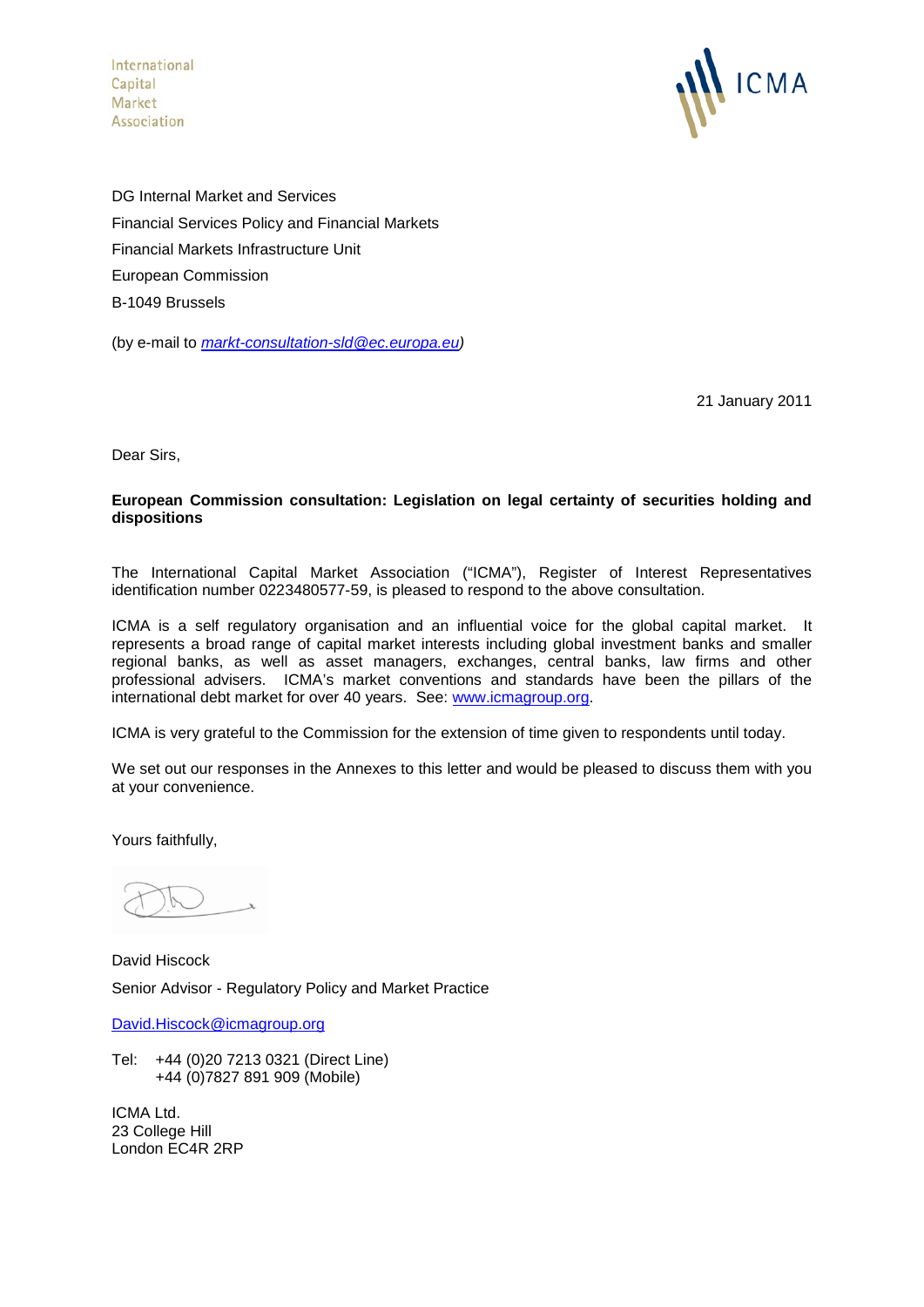#### **Annex 1**

The responses in this annex relate to ICMA's primary market constituency that lead-manages syndicated bond issues throughout Europe. This constituency deliberates principally through ICMA's Primary Market Practices Sub-committee<sup>[1](#page-1-0)</sup>, which gathers the heads and senior members of the syndicate desks of [2](#page-1-1)1 ICMA member banks, and ICMA's Legal and Documentation Sub-committee<sup>2</sup>, which gathers the heads and senior members of the legal transaction management teams of 19 ICMA member banks, in each case active in lead-managing syndicated bond issues in Europe.

From the issuer's perspective, ICMA would like only to emphasise a few points to generally bear in mind when developing the proposed legal certainty legislation, from the bond issuer's perspective and in relation to bonds primarily deposited with the two international central securities depositaries (ICSDs), Euroclear and Clearstream.

- 1. The 'owner' of the bond (i.e. the person able to give good discharge to the issuer for payment of its debt) is, and should remain, the initial top-level holder of the bond – namely, as the case may be (depending on the form of the bonds), the ICSDs' 'common depositary', the ICSDs' 'common safekeeper' or one of the ICSDs.
- 2. Issuer notices to investors are and should remain validly delivered if they are delivered in accordance with the contractual terms and conditions of the bonds. These often provide that, whilst the bonds are in 'global' form, such notices are to be delivered, as the case may be, to the ICSDs, their common depositaries or their 'common service providers'.
- 3. Different investors hold through custody chains that vary in length and structure. Accordingly, the issuer is not and should not be affected by such differences that are outside its knowledge and control – something that may be relevant in any considerations of 'equal treatment' of investors.

.<br>-

<sup>&</sup>lt;sup>1</sup> [http://www.icmagroup.org/About-ICMA/ICMAs-Committees/Primary-Market-Practices-Sub-committee.aspx.](http://www.icmagroup.org/About-ICMA/ICMAs-Committees/Primary-Market-Practices-Sub-committee.aspx)<br><sup>2</sup> [http://www.icmagroup.org/About-ICMA/ICMAs-Committees/Legal-and-Documentation-Sub-committee.aspx.](http://www.icmagroup.org/About-ICMA/ICMAs-Committees/Legal-and-Documentation-Sub-committee.aspx)

<span id="page-1-1"></span><span id="page-1-0"></span>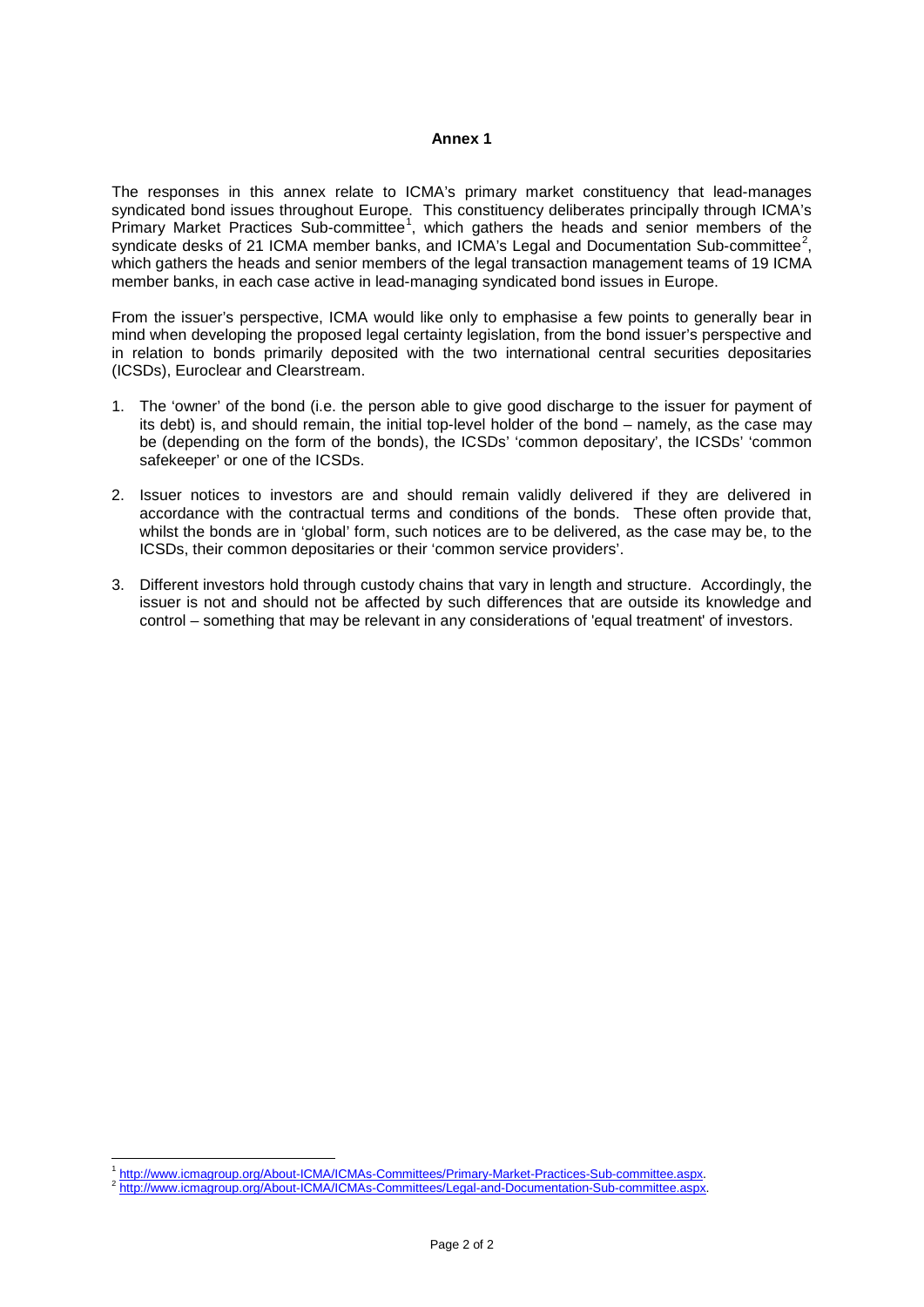

**Annex 2**

# **ICMA EUROPEAN REPO COUNCIL**

DG Internal Market and Services Financial Services Policy and Financial Markets Financial Markets Infrastructure Unit European Commission B-1049 Brussels

21 January 2011

Dear Sirs,

## **Response submission from the ICMA European Repo Council**

## **Re: European Commission Consultation Paper - Harmonisation of securities law**

#### **Introduction:**

On behalf of the European Repo Council ("ERC") of the International Capital Market Association ("ICMA"), the purpose of this letter is to provide feedback primarily concerning the repo oriented aspects of the European Commission's 5 November 2010 consultation paper on the harmonisation of the legal framework for securities holding and transactions.

The ERC was established by ICMA in December 1999, to represent the repo community in Europe. It is composed of practitioners in the repo field, who meet regularly to discuss market developments in order to ensure that practical day-to-day issues are fully understood and dealt with adequately.

The repo market is one of the largest and most active sectors in today's money markets. It provides an efficient source of money market funding for financial intermediaries while providing a secure home for liquid investments. Repo is also used by central banks as their principal tool in open market operations to control short-term interest rates. Repos are attractive as a monetary policy instrument because they carry a low credit risk while serving as a flexible instrument for liquidity management, which benefits the functioning of financial markets. Central banks are also able to act swiftly as lenders of last resort during periods of market turbulence by way of the repo market.<sup>[1](#page-2-0)</sup>

<span id="page-2-0"></span> $<sup>1</sup>$  The ERC has published a White Paper on the operation of the European repo market, the role of short-selling,</sup> the problem of settlement failures and the need for reform of the market infrastructure. This paper sets out in greater detail what the repo market is and its benefits and is attached, together with a supplementary Annex.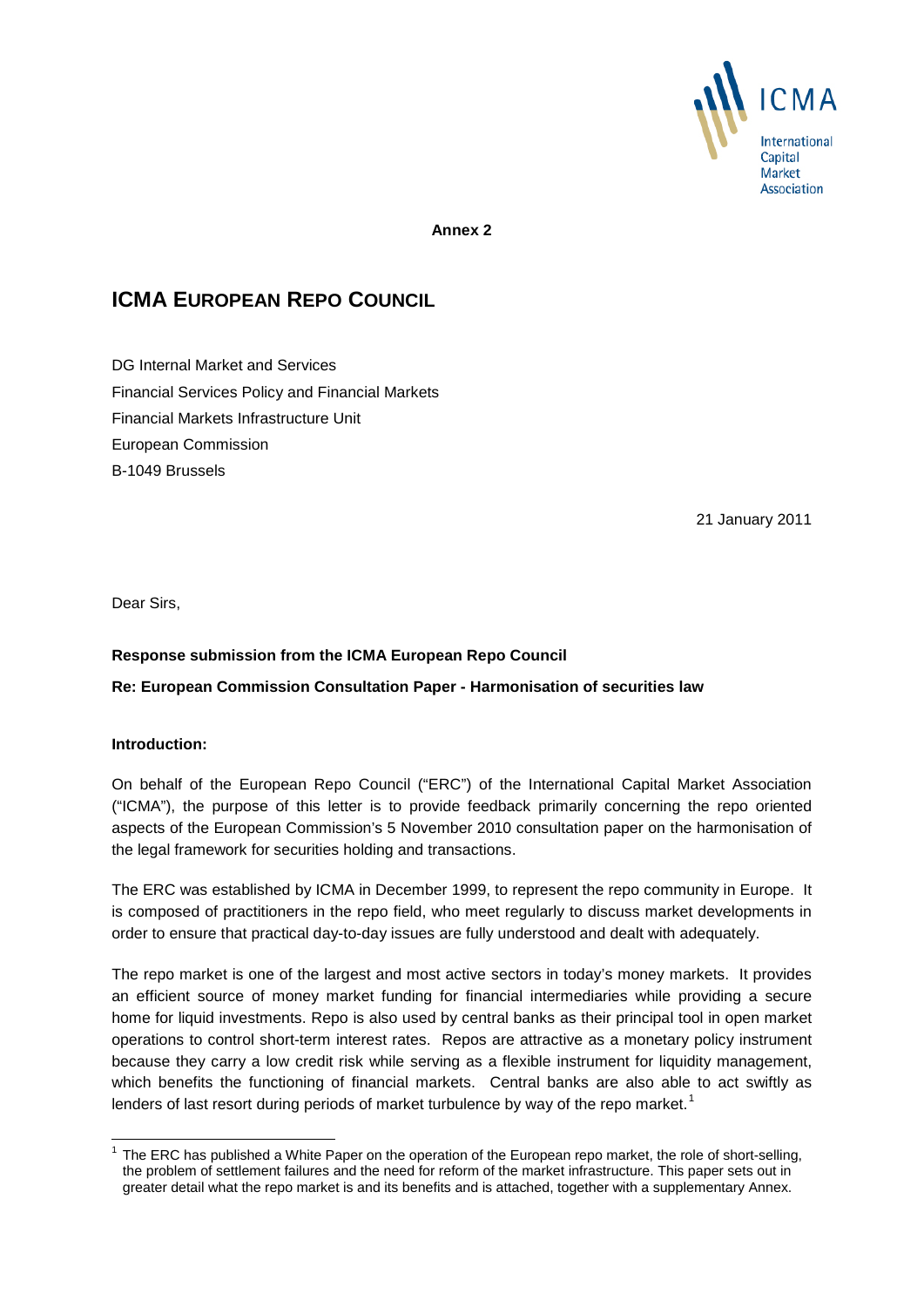In a repo transaction securities are exchanged for cash with an agreement to repurchase the securities at a future date. The transaction is fully collateralised, with the cash securing the seller's securities and the securities securing the buyer's cash. Collateral is key to the proper functioning of repo markets. In the event of default, the collateral can be sold and exposure to the defaulting party can be netted off.

In the international market, the ICMA Global Master Repurchase Agreement (GMRA) $2$  provides a robust legal framework for documenting repo transactions. Supervisory authorities recognise the effect of the GMRA netting provisions for regulatory capital and large exposure requirements provided, inter alia, that a reasoned legal opinion has been obtained to the effect that, in the event of a legal challenge, the relevant courts and administrative authorities would find that, where a counterparty fails owing to default, bankruptcy, liquidation or any other similar circumstance, the regulated firm's claims and obligations pursuant to the GMRA would be limited to a net sum under the law of the relevant jurisdiction(s), and which meets certain other requirements. Accordingly, ICMA obtains and annually updates legal opinions on the GMRA from 62 jurisdictions worldwide. These opinions cover both the enforceability of the netting provisions of the GMRA as well as the validity of the GMRA as a whole.

The ERC notes that on 5 November consultative proposals in respect of the harmonisation of the legal framework for securities holding and transactions were announced by the European Commission. The ERC further notes that the objective of this consultation is to inform the preparation of a formal Commission legislative proposal scheduled for adoption before summer 2011.

## **Commentary:**

Whilst there are many interesting issues discussed in this consultation paper, the ERC is for now going to primarily restrict its focus to those aspects that bear most directly on repo. As the ERC sees it, there are particularly pertinent matters relating to the crediting of securities to holder's accounts and collateral arrangements.

# **A. Crediting of securities to holder's accounts:**

Paragraph 4.1.2 of the consultation states that "…an account provider may credit the accounts of its account holders… …only if it holds a corresponding number of securities…". The ERC understand that this reflects a desire for clarity regarding the account holders legally settled position, with a clear distinction and control over any amounts conditionally credited or debited on the basis of "contractual settlement".

The ERC is concerned to ensure that there is a full and open discussion in respect to the use of participants security depot accounts for the processing of repo settlements. Repo is a fundamental secured funding activity of a firm's long inventory. The accuracy of a firm's secured funding activity relies upon a firm's ability to see net unfunded positions at a depot level. The use of separate depot accounts for the settlement of repo as distinct from cash security transactions has the potential to complicate the single view of unfunded positions. The ERC believes there is a need to ensure that operational impacts at both agents and participants are adequately weighed up; and evaluated against the desire to reflect security positions and movements in a depot structure that reflects each type of contractual arrangement used.

<span id="page-3-0"></span> $\overline{\hspace{1cm}}^2$  The GMRA is the most extensively used cross border repo master agreement and has reduced the risks associated with previously poorly documented repo transactions.